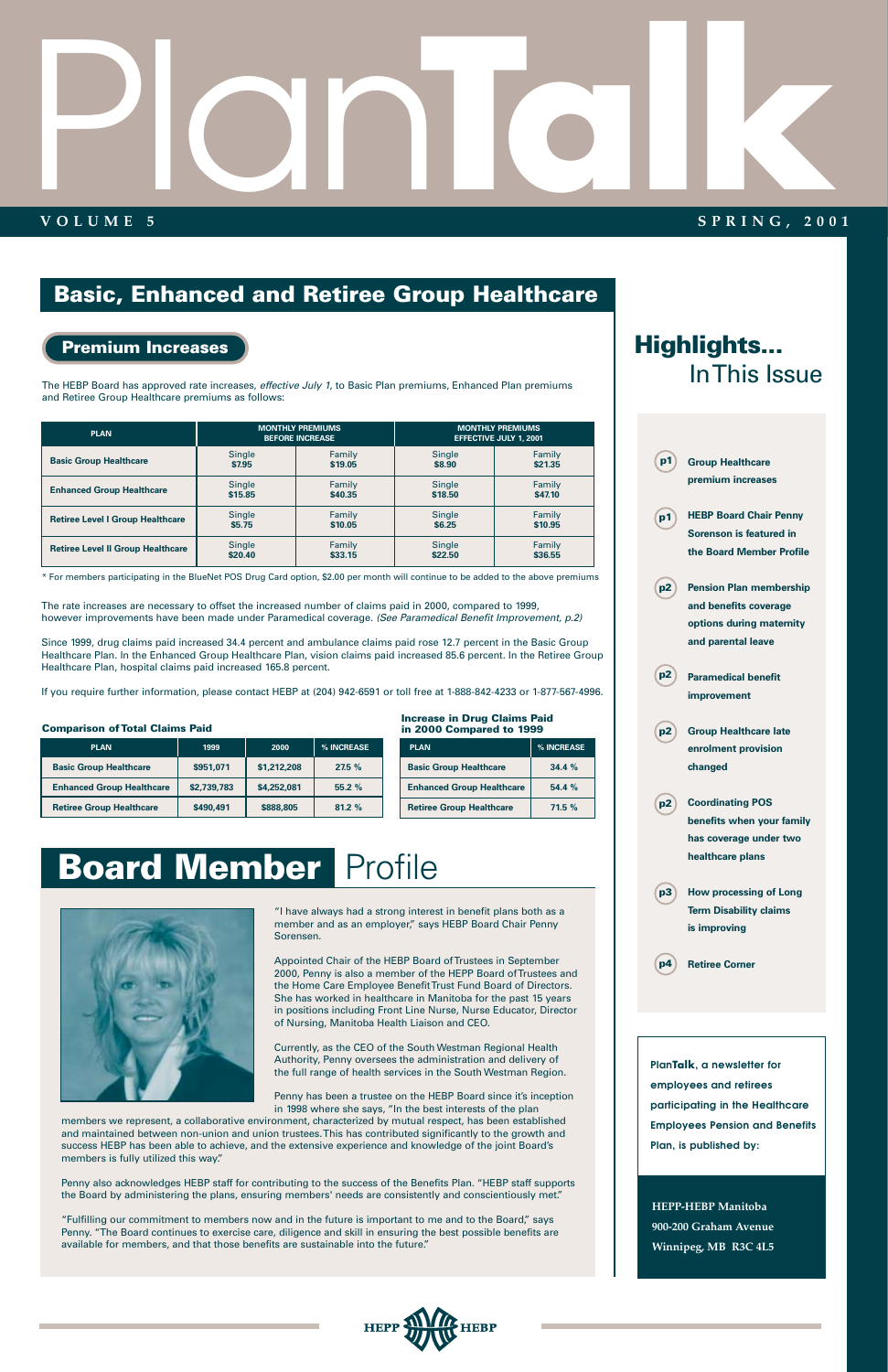## **On** Benefits

# The Inside Story ...

If you have two point of sale (POS) plans (where prescription drug costs can be billed directly by the Pharmacy to the insurer), not all pharmacies have the computer software to transmit and coordinate benefits - even if both plans are with Blue Cross.

It's best to check if the pharmacy can transmit coordination of benefits with your pharmacist. If not, any unpaid balance must be submitted on a regular claim form.

The following examples apply whether you have two Blue Cross plans or one Blue Cross plan and coverage under another insurer:

#### **When you and your spouse both have point of sale drug plans**

- When the expense pertains to you, the pharmacist will transmit the claim to your insurer to be paid according to your benefits. If the expense pertains to your spouse, the pharmacist will transmit the claim to their insurer first.
- If a balance remains and the pharmacist cannot coordinate benefits with the other point of sale plan, you must submit a paper claim with the drug receipt (showing the total cost of the drug, the amount paid by Blue Cross and the amount paid by you) to the other plan.

oday, many families have coverage under two healthcare plans. This way, the balance of a claim paid by one plan can often be paid by the other plan. For example, if one plan pays 80% of a claim, the other plan may pay the remaining 20% of the claim. **T**

**When your coverage has a point of sale plan but your spouse's does not**

- Submit claims for your spouse, with the receipt, to their insurer first.
- Following payment by their insurer, submit a claim for any unpaid balance to your insurer. Include a copy of the receipt and an

explanation of benefits from the other insurer.

#### **Claims for dependent children**

The following applies whether the pharmacy transmits the claim through point of sale or you submit a paper claim:

- Expenses for dependent children should be claimed first through the plan of the parent who's birth date comes first in the calendar year, according to month and, if necessary, then the day. For example, if your birthday is June 28 and your spouse's birthday is June 1, expenses for dependent children should be submitted to your spouse's plan first.
- Any remaining balance should then be submitted to your plan in order to coordinate the benefits.

Contact your plan insurer if your spouse's coverage terminates, as records may indicate to pay their claims as a second coverage only.

If you need assistance in determining the order to submit claims, please contact the Blue Cross Information Service Center at **(204) 775-0151** or toll-free at **1-800-873-2583**.



### **Coordinating POS Benefits With More Than One Group Healthcare Plan**

### **Group Healthcare - Paramedical Benefit Improvement**

An improvement under paramedical benefits has been approved by the HEBP Board. *Effective July 1*, occupational therapy will be added as an additional benefit under physiotherapy benefits. Thus, *physiotherapy* benefits will become *physiotherapy and/or occupational therapy* benefits.

Physiotherapy and occupational therapy benefits will have a combined maximum, allowing members to use either form of therapy toward their yearly maximum benefit payment for these practitioners.

### **Group Healthcare - Late Enrolment Provision**

If new employees have not enrolled for family or single Group Healthcare coverage *within their 3 month waiting period or the following 60 days,* they will not be allowed to enrol at a later date unless they lose coverage under another group healthcare plan. In this case, the request to enrol must be made *within 60 days* of the loss of coverage under the other plan.

### **Pension Plan Membership**

During maternity/parental leave, Pension Plan membership continues and the period will be recognized as employment service.

If an employee works temporarily during their leave for an employer that participates in HEPP, the employee will have pension contributions deducted. Otherwise, no contributions are made.

### **Benefits Coverage**

Eligible Benefits Plan members may:

### **Pension & Benefits Coverage**

| <b>Long Term Disability</b><br>(LTD) Coverage  | May be continued provided a scheduled return to work date is<br>confirmed before the leave commences. Premiums for the duration of<br>the leave must be prepaid prior to the leave.<br>If coverage is waived, or there is no scheduled return to work date,<br>coverage will cease on the last day worked. |
|------------------------------------------------|------------------------------------------------------------------------------------------------------------------------------------------------------------------------------------------------------------------------------------------------------------------------------------------------------------|
| <b>Group Life Insurance</b><br><b>Coverage</b> | If continued, both the employee and employer premiums (if applicable)<br>for the duration of the leave must be prepaid prior to the leave.<br>If waived, coverage will cease on the last day worked.                                                                                                       |
| <b>Group Dental</b><br><b>Coverage</b>         | If continued, the employee must prepay both the employee and<br>employer premiums for the duration of the leave prior to the leave.<br>If waived, coverage will cease at the end of the month following<br>the month in which the employee last had a deduction.                                           |
| <b>Group Healthcare</b><br><b>Coverage</b>     | If continued, the employee must prepay the full amount of<br>the premiums in advance.<br>If waived, coverage will cease at the end of the month following<br>the month in which the employee last had a deduction.                                                                                         |

Whether continued or waived, benefits will be reinstated at previous levels upon the employee's return to work. In most cases, if the employee doesn't return to work within 12 months, their coverage will cease. Contact your employer for more information.



#### **The rules for continuing or waiving benefits during maternity and parental leave vary for each Plan as follows:**

### **What happens during maternity and parental leave?**

### **Reminder**

*The BlueNet Point of Sale (POS) Drug Card is for use in the province of Manitoba only.*

- Continue all or some of their benefits for a maximum of 12 months during maternity/parental leave, or
- Waive coverage for all or some benefits by signing a waiver form prior to their leave. The decision to waive coverage cannot be reconsidered once the leave has commenced.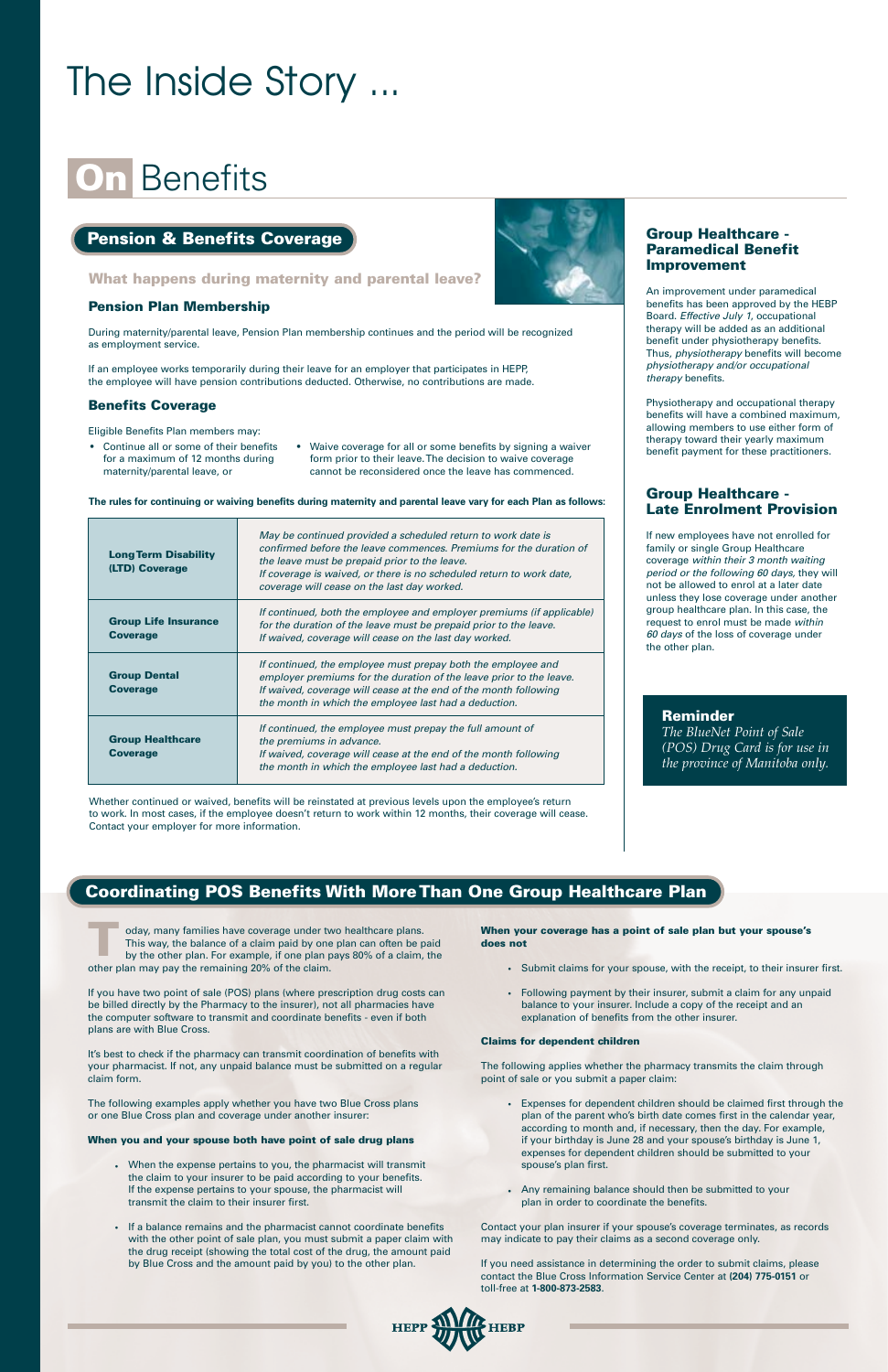### **On** Pension

# The Inside Story ...



### **Website Survey**

#### **What would you like to see on our Website?**

*Please complete and mail or fax back to HEPP/HEBP at the address or fax number below. You may also e-mail your responses to communications@hepp.mb.ca.*

- □ Forms
- □ Newsletters
- $\Box$  HEPP Staff
- □ Board Members
- □ Investment Committee
- □ Investment Details
- □ Annual Reports
- □ Plan Text
- □ French Language Option
- □ Additional Information on
	- Pension/Benefits Subjects
- □ List of Participating Employers
- □ Information for Retirees
- □ FAQ/Most Requested Information
- □ Pension Calculator
- □ Lifestyle Related Articles and Links
- $\Box$  Links to Related Sites

**Please check the items/topics you would like to see on the HEPP/HEBP website, and then number the items/topics you have chosen beginning with "1" for the item you would most like to see on the website.**

> □ Search Engine □ Plan Information/Booklets □ Plan Bulletins and Updates

#### **Other, Please List**

| <u> 1950 - Johann Stoff, francuski filozof (</u>                                                                     |  |
|----------------------------------------------------------------------------------------------------------------------|--|
| <u> 1950 - Johann Barbara, martin basa</u>                                                                           |  |
| <u> 1950 - Jan Barbara Barbara, poeta poeta poeta poeta poeta poeta poeta poeta poeta poeta poeta poeta poeta po</u> |  |
|                                                                                                                      |  |
| <u>a matana amin'ny fivondronan-kaominin'i Paris-</u>                                                                |  |

**Thank you.Your responses will help us develop a website that will provide you with the information you need.**



If you have a comment or suggestion for Plan**Talk**, please contact us at:

Plan**Talk**

- Your property values change.
- There is a death or change in competency of your estate trustee or your beneficiaries.
- Your marital status changes.
- You move to a different province or country.
- There is a substantial change in your financial resources.
- You obtain dependents.
- You change your life insurance program.
- You inherit or purchase property.
- A change in inheritance or tax laws affects your estate.
- Your wishes change.

HEPP/HEBP Manitoba 900-200 Graham Avenue Winnipeg, MB R3C 4L5 Tel: (204) 942-6591 Toll-free: 1-888-842-4233 or 1-877-567-4996 Fax: (204) 943-3862 Email: communications@hepp.mb.ca



#### **Wills**

Your estate consists of many valuable assets accumulated during your lifetime such as life insurance, bank accounts, investments, pension plans and real estate.

Without a will, your estate is distributed according to the law in the event of your death. When you have a will, you can make decisions about the distribution of your assets and guardianship of any minor children. You will also avoid: delays in the distribution of your estate, higher costs to administer your estate, higher income taxes payable, lost investment opportunities and unnecessary stress on family members.

Keeping your will up to date is also important. It's a good idea to review your will when:

A will is a legal document and should be reviewed by a professional. You may keep a copy for your reference, but the original should be kept in a safe place that your executor knows about, for example a safety deposit box or with a lawyer or trust company.

For more information on estate planning, please contact your lawyer or financial advisor.

*This article is for general information purposes only.*

### **Of Interest**

Current and retired healthcare employees qualify for Gold Star memberships at Costco Wholesale. Costco now has a pharmacy, optical, one hour photo finishing and a fresh deli. For more information, please contact:

Paula MacMillan Costco Marketing Representative (204) 654-4214

### **Costco Membership**

### **We Appreciate** Your Feedback...

### **Member** Feedback

### **HEPP Annual General Meeting - June 12, 2001**

HEPP's annual general meeting will take place on Tuesday, June 12, 2001 from 1 p.m. to 2 p.m. The meeting at the Centro Caboto Centre Auditorium, 1055 Wilkes Avenue, is open to members.

The way Long Term Disability (LTD) claims are processed is always changing to accommodate individual situations.

In the past, plan sponsors, employees and insurance companies relied heavily on the attending physician's opinion as to whether an employee's medical condition allowed them to work. However, in many cases, the attending physician didn't have enough information about a person's job to make that decision.

Now, attending physicians provide objective medical evidence about the limitations a person's medical condition has placed on them while Manulife, the plan insurer, determines whether these limitations would keep them from their specific job.

Manulife does this by asking for more information from claimants and doctors than in the past about people's jobs, their medical conditions and their limitations at work.

LTD Forms are available from HEBP. Contact a LTD Service Representative at **942-6591** or toll free at **1-888-842-4233** or **1-877-567-4996**.

LTD Service Representatives held a total of about 160 one-on-one LTD counseling sessions in 2000 to help members using LTD benefits.

### **Improved LTD Claims Processing**